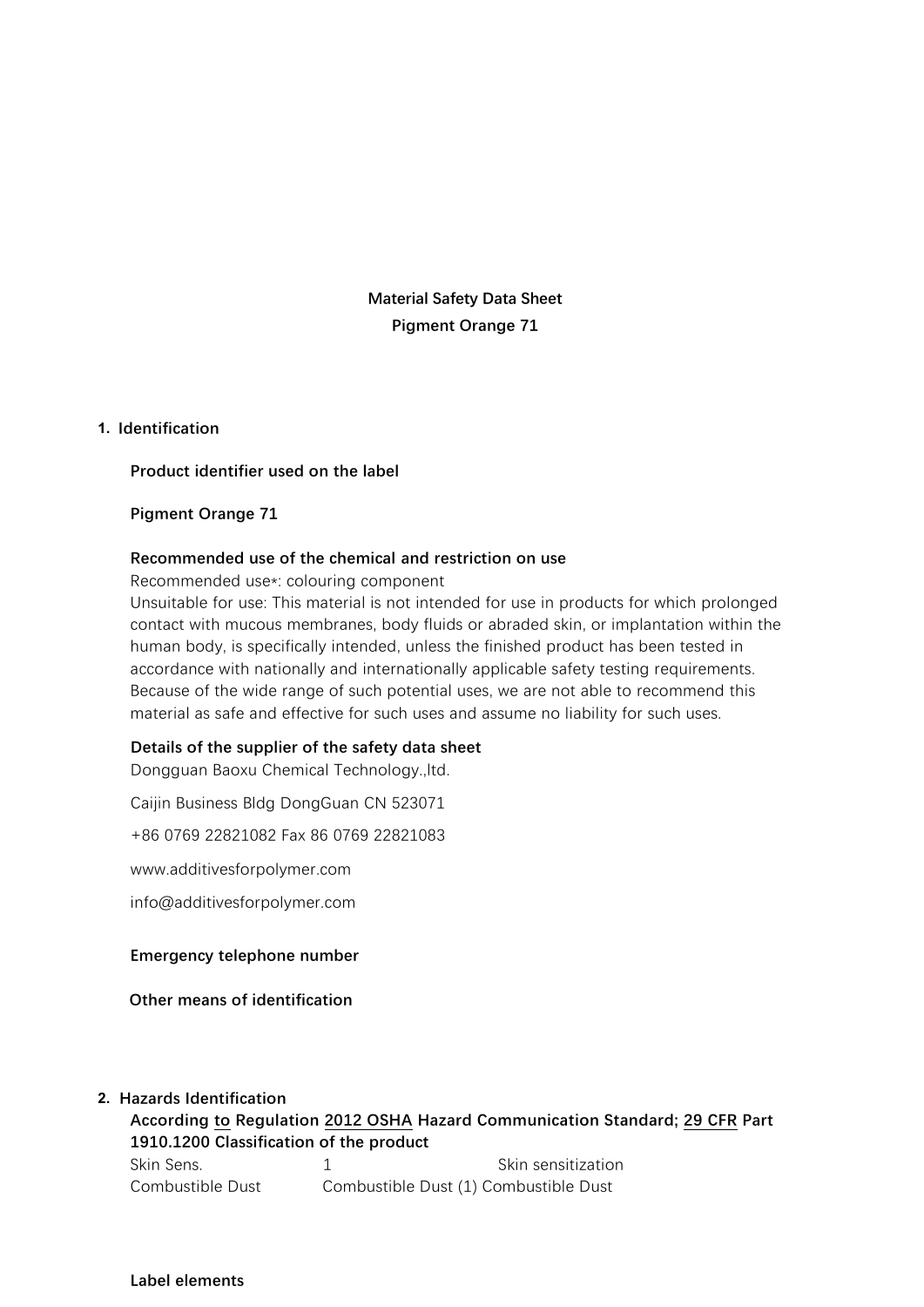

Hazard Statement:

|                                        | May form combustible dust concentration in air.                                  |
|----------------------------------------|----------------------------------------------------------------------------------|
| H317                                   | May cause an allergic skin reaction.                                             |
| Precautionary Statements (Prevention): |                                                                                  |
| P280                                   | Wear protective gloves.                                                          |
| P261                                   | Avoid breathing dust/fume/gas/mist/vapours/spray.                                |
| P272                                   | Contaminated work clothing should not be allowed out of the workplace.           |
| Precautionary Statements (Response):   |                                                                                  |
| $P303 + P352$                          | IF ON SKIN (or hair): Wash with plenty of soap and water.                        |
| $P333 + P311$                          | If skin irritation or rash occurs: Call a POISON CENTER or<br>doctor/physician.  |
| $P362 + P364$                          | Take off contaminated clothing and wash it before reuse.                         |
| Precautionary Statements (Disposal):   |                                                                                  |
| P501                                   | Dispose of contents/container to hazardous or special waste collection<br>point. |

## **Hazards not otherwise classified**

The product is under certain conditions capable of dust explosion.

**According to Regulation 1994 OSHA Hazard Communication Standard; 29 CFR Part 1910.1200 Emergency overview** CAUTION: SENSITIZER. The statements are based on the properties of the individual components.

Take precautionary measures against static discharges.

Use NIOSH approved respirator as needed to mitigate exposure.

## **3. Composition / Information on Ingredients**

## **According to Regulation 2012 OSHA Hazard Communication Standard; 29 CFR Part 1910.1200 CAS Number Weight % Chemical name**

 $68554-12-1$   $>20.0 - 25.0$ % Resin acids and Rosin acids, hydrogenated, calcium salts **According to Regulation 1994 OSHA Hazard Communication Standard; 29 CFR Part 1910.1200**

| <b>CAS Number</b>   | Weight % Chemical name                                                       |
|---------------------|------------------------------------------------------------------------------|
| $68554 - 12 - 1$    | $> = 15.0 - 25.0\%$ Resin acids and Rosin acids, hydrogenated, calcium salts |
| <b>Trade Secret</b> | $\epsilon$ = 75.0 - $\epsilon$ 100.0% Substituted pyrrol                     |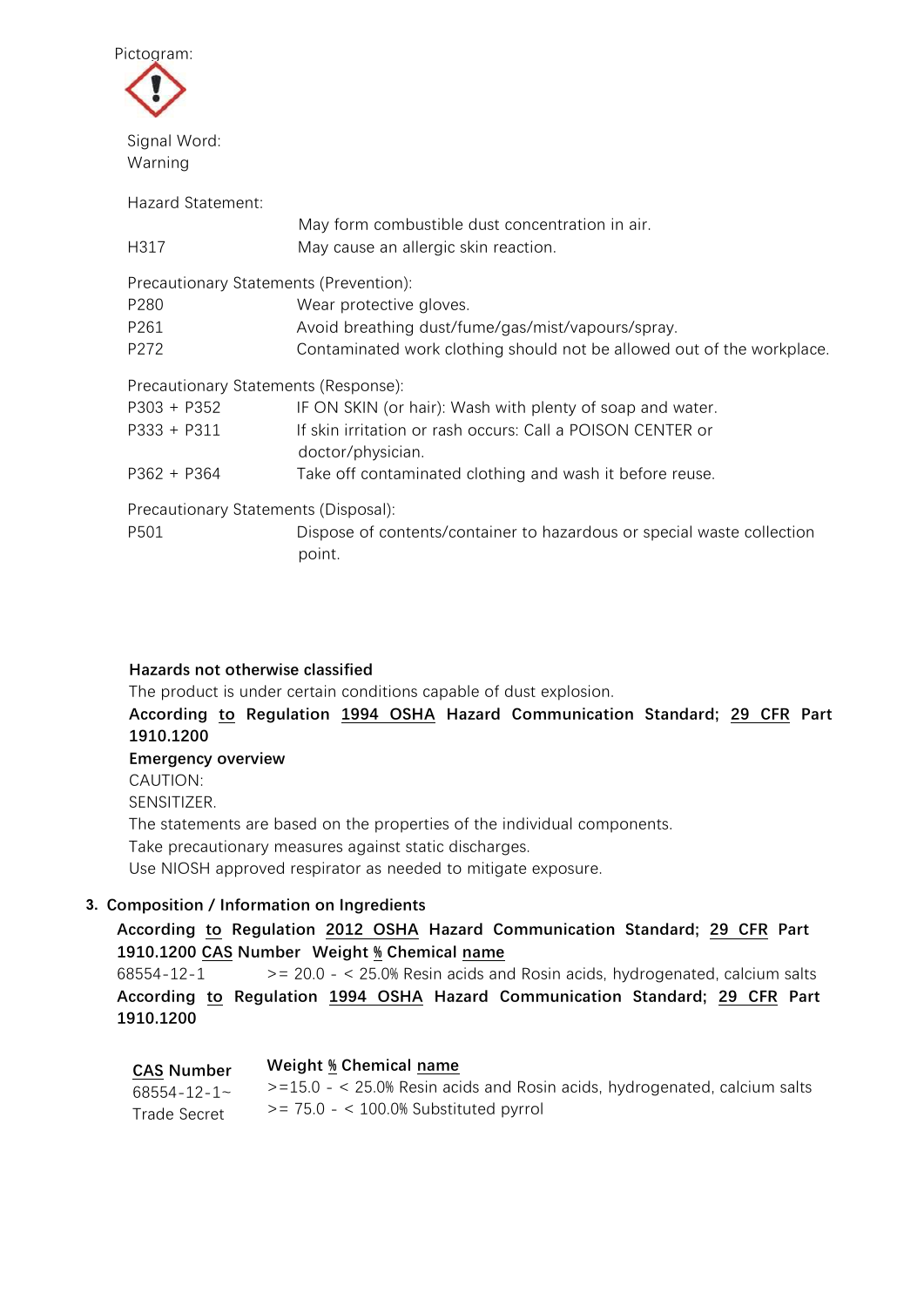### **4. First-Aid Measures Description of first aid measures**

## **General advice:**

Remove contaminated clothing.

## **If inhaled:**

If difficulties occur after dust has been inhaled, remove to fresh air and seek medical attention.

### **If on skin:**

Remove contaminated clothing. Wash thoroughly with soap and water. If irritation develops, seek medical attention.

### **If in eyes:**

Wash affected eyes for at least 15 minutes under running water with eyelids held open. If irritation develops, seek medical attention.

### **If swallowed:**

#### if necessary. **Most important symptoms and effects, both acute and delayed**

Symptoms: The most important known symptoms and effects are described in the labelling (see section 2) and/or in section 11.

#### **Indication of any immediate medical attention and special treatment needed**

Note to physician Treatment: Treat according to symptoms (decontamination, vital functions), no

## **5. Fire-Fighting Measures**

#### **Extinguishing media**

Suitable extinguishing media: dry powder, foam

Unsuitable extinguishing media for safety reasons: carbon dioxide

known specific antidote.

Additional information:

Avoid whirling up the material/product because of the danger of dust explosion.

## **Special hazards arising from the substance or mixture**

Hazards during fire-fighting: harmful vapours Evolution of fumes/fog. The substances/groups of substances mentioned can be released in case of fire.

**Advice for fire-fighters**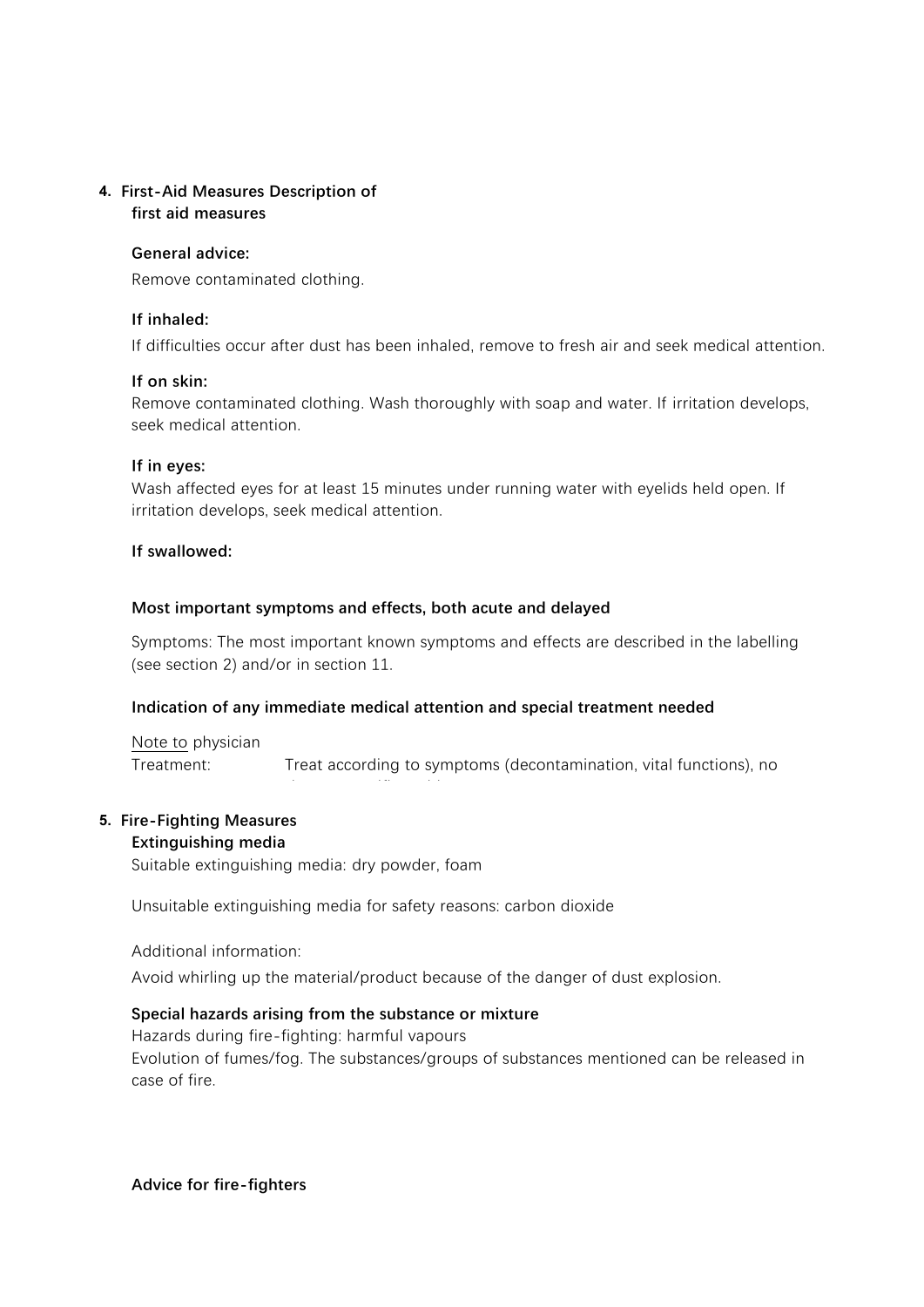Protective equipment for fire-fighting:

Firefighters should be equipped with self-contained breathing apparatus and turn-out gear.

#### **Further information:**

#### **6. Accidental release measures**

#### **Personal precautions, protective equipment and emergency procedures**

Avoid dust formation. Use personal protective clothing.

#### **Environmental precautions**

Contain contaminated water/firefighting water. Do not discharge into drains/surface water / ground water.

#### **Methods and material for containment and cleaning up**

For small amounts: Pick up with suitable appliance and dispose of. For large amounte: Contain with dust binding material and dispose of.

#### **7. Handling and Storage**

#### **Precautions for safe handling**

Breathing must be protected when large quantities are decanted without local exhaust ventilation. Closed containers should only be opened in well-ventilated areas. Protection against fire and explosion: Avoid dust formation. Take precautionary measures against static discharges.

Dust explosion class: Dust explosion class 2 (Kst-value 200 up to 300 bar m s-1).

## **Conditions for safe storage, including any incompatibilities**

Further information on storage conditions: Keep container tightly closed and dry; store in a cool place.

Avoid all sources of ignition: heat, sparks, open flame.

#### **8. Exposure Controls/Personal Protection**

# **Personal protective equipment Respiratory protection:** Wear a NIOSH-certified (or equivalent) particulate respirator. Observe OSHA regulations for respirator use (29 CFR 1910.134). **Hand protection:**

Chemical resistant protective gloves

## **Eye protection:**

Safety glasses with side-shields. Wear face shield if splashing hazard exists.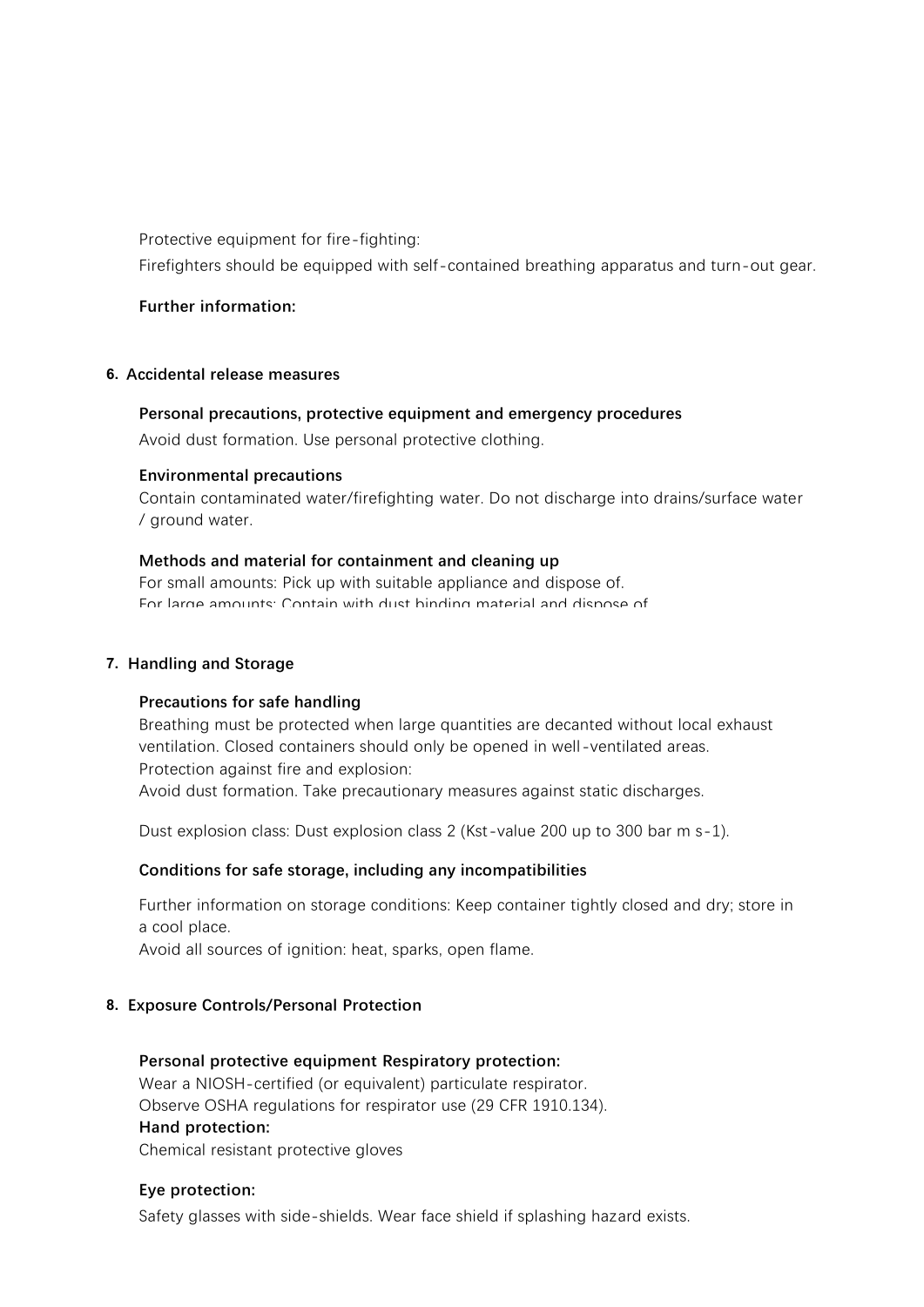### **Body protection:**

Body protection must be chosen based on level of activity and exposure.

### **General safety and hygiene measures:**

Handle in accordance with good industrial hygiene and safety practice. Due to the colouring properties of the product closed work clothes should be used, to avoid stains

#### **9. Physical and Chemical Properties**

| Form:<br>Odour:<br>Odour threshold:<br>Colour:<br>pH value:                                                           | powder<br>odourless<br>No applicable information available.<br>orange<br>approx. 8 (as suspension)                                                                                              |            |
|-----------------------------------------------------------------------------------------------------------------------|-------------------------------------------------------------------------------------------------------------------------------------------------------------------------------------------------|------------|
| Melting point:<br>Boiling point:<br>Flash point:<br>Flammability:<br>Lower explosion limit:<br>Upper explosion limit: | $>$ 360 °C<br>not applicable<br>not applicable<br>not flammable<br>For solids not relevant for classification<br>and labelling.<br>For solids not relevant for classification<br>and labelling. |            |
| Autoignition:<br>Vapour pressure:                                                                                     | 380 °C<br>not applicable, solid with a melting<br>temperature over 300 °C                                                                                                                       | (BAM)      |
| Density:                                                                                                              | approx. 1.4 g/cm3 (20 °C)                                                                                                                                                                       |            |
| Relative density:<br>Partitioning coefficient n-<br>octanol/water (log Pow):<br>Self-ignition<br>temperature:         | No data available.<br>$0.2 - 0.6$<br>not self-igniting                                                                                                                                          | (calculate |
| Thermal decomposition:<br>Viscosity, kinematic:<br>% volatiles:<br>Solubility in water:                               | No decomposition if correctly stored and handled.<br>not applicable<br>none<br>0.012 mg/l (20 $°C$ )                                                                                            |            |
| Evaporation rate:<br>Other Information:                                                                               | not determined<br>If necessary, information on other physical and<br>parameters is indicated in this section.                                                                                   |            |

## **10. Stability and Reactivity Reactivity**

No hazardous reactions if stored and handled as prescribed/indicated.

Corrosion to metals:

No corrosive effect on metal.

Oxidizing properties: not fire-propagating

Dust explosivity characteristics: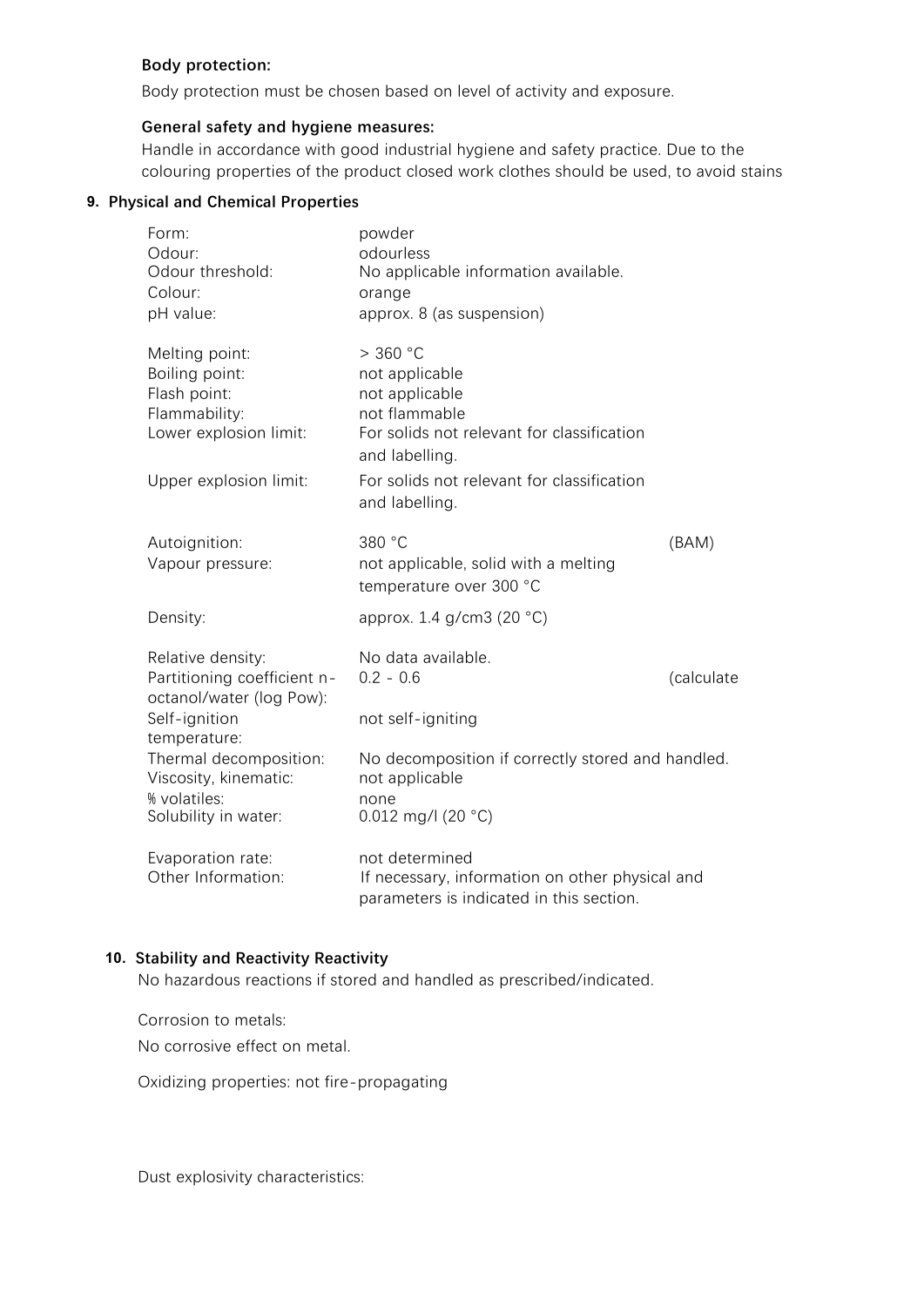Kst:

Dust explosion class: Dust explosion class 2 (Kst-value 200 up to 300 bar m s-1) (St 2)

## **Chemical stability**

The product is stable if stored and handled as prescribed/indicated.

## **Possibility of hazardous reactions**

Dust explosion hazard.

## **Conditions to avoid**

Avoid dust formation. Avoid deposition of dust. Avoid all sources of ignition: heat, sparks, open flame. Avoid electro-static charge.

### **Incompatible materials**

strong oxidizing agents, strong bases, strong acids

## **Hazardous decomposition products**

Decomposition products:

Hazardous decomposition products: No hazardous decomposition products if stored and handled as prescribed/indicated.

Thermal decomposition:

No decomposition if correctly stored and handled.

## **11. Toxicological information**

## **Primary routes of exposure**

Routes of entry for solids and liquids are ingestion and inhalation, but may include eye or skin contact. Routes of entry for gases include inhalation and eye contact. Skin contact may be a route of entry for liquefied gases.

Primary routes of entry Skin Eyes Inhalation. Ingestion.

## **Acute Toxicity/Effects**

Acute toxicity

Assessment of acute toxicity: Virtually nontoxic after a single skin contact. Virtually nontoxic by inhalation. Virtually nontoxic after a single ingestion.

Oral Type of value: LD50 Species: rat Value: > 2,000 mg/kg

Dermal Type of value: LD50 Species: rabbit Value: > 2,000 mg/kg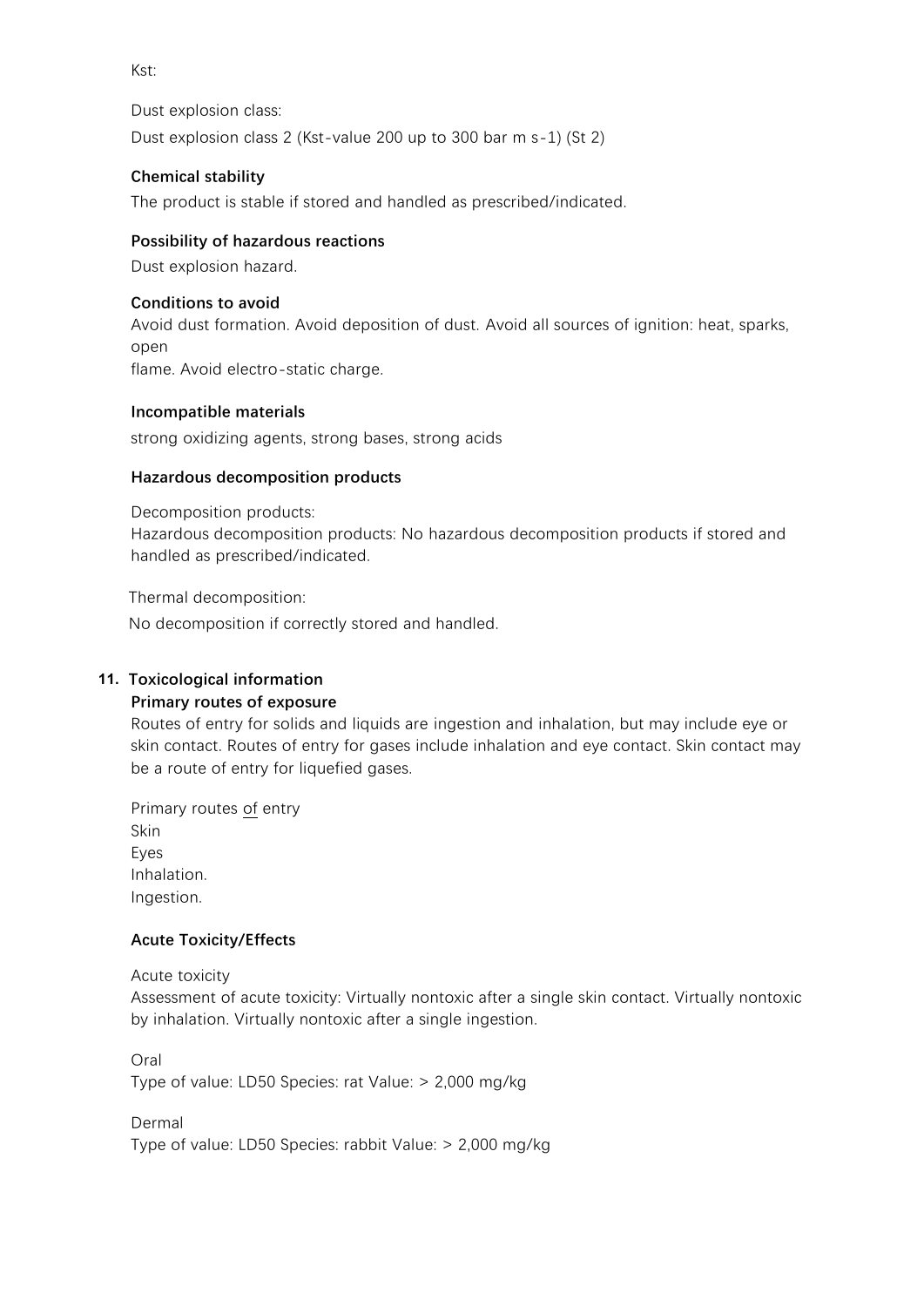Irritation / corrosion Assessment of irritating effects: Not irritating to the skin.

Skin Species: rabbit Result: non-irritant

Eye Species: rabbit Eye contact causes irritation. The statements are based on the properties of the individual components.

### Sensitization

Assessment of sensitization: May cause sensitization by skin contact.

### **Chronic Toxicity/Effects** Genetic toxicity

Assessment of mutagenicity: Based on the ingredients, there is no suspicion of a mutagenic effect.

#### Carcinogenicity

Assessment of carcinogenicity: Based on the ingredients there is no suspicion of a carcinogenic effect in humans.

None of the components in this product at concentrations greater than 0.1% are listed by  $\parallel$ ARC; NTP, OSHA or ACGIH as a carcinogen.

Reproductive toxicity

Assessment of reproduction toxicity: Based on the ingredients, there is no suspicion of a toxic effect on reproduction.

## **Teratogenicity**

Assessment of teratogenicity: No teratogenic effects reported.

Other Information

The product has not been tested. The statements on toxicology have been derived from the properties of the individual components.

## **Symptoms of Exposure**

The most important known symptoms and effects are described in the labelling (see section 2) and/or in section 11.

## **12. Ecological Information**

#### **Toxicity**

Aquatic toxicity Assessment of aquatic toxicity: There is a high probability that the product is not acutely harmful to aquatic organisms.

## **Persistence and degradability**

Assessment biodegradation and elimination (H2O) The product is virtually insoluble in water and can thus be separated from water mechanically in suitable effluent treatment plants.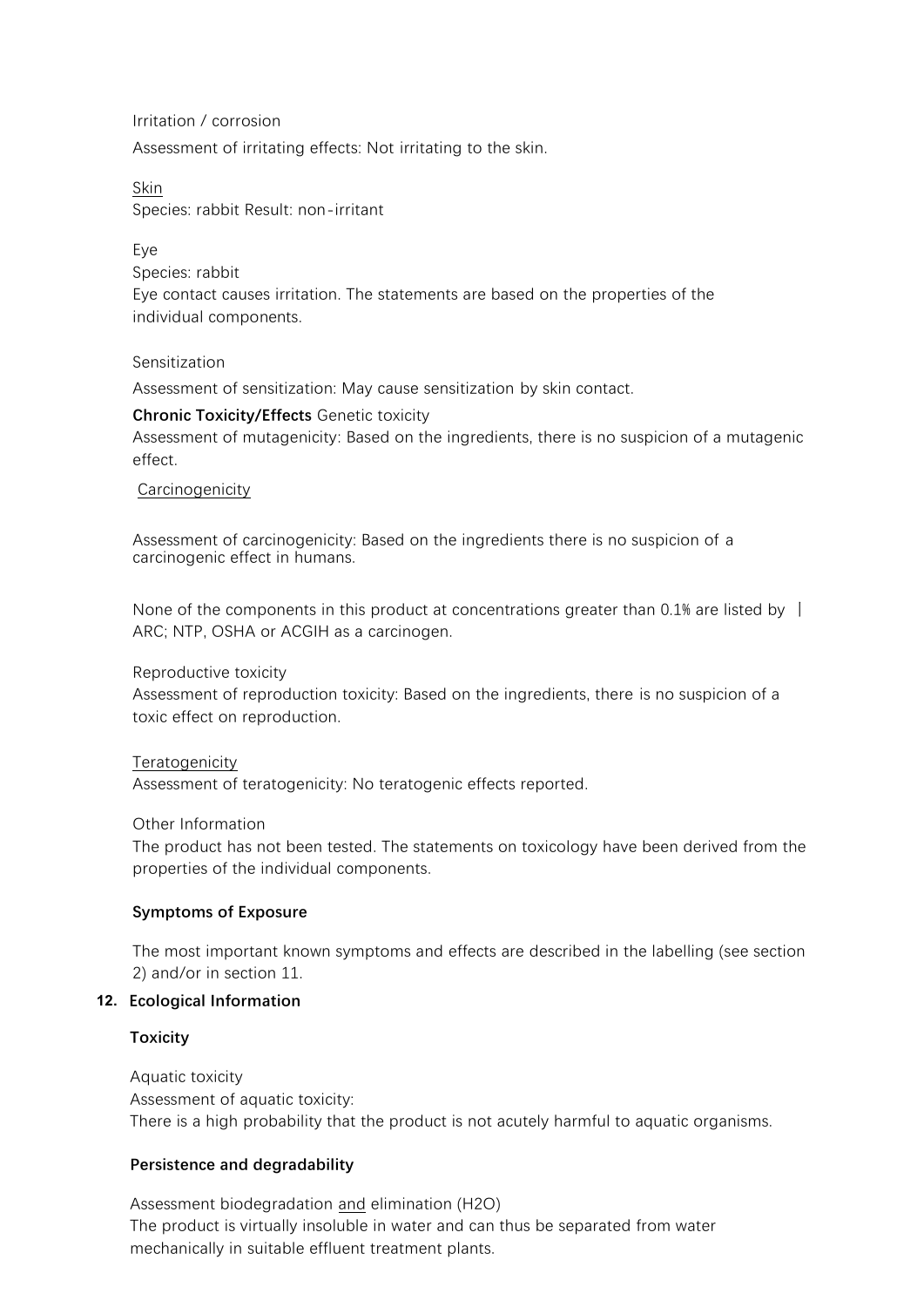### **Bioaccumulative potential**

Bioaccumulation potential No significant accumulation in organisms is expected as a result of the distribution coefficient of n- octanol/water (log Pow).

### **Mobility in soil**

Assessment transport between environmental compartments The substance will not evaporate into the atmosphere from the water surface. Adsorption to solid soil phase is not expected.

## **Additional information**

## **13. Disposal considerations**

#### Do not discharge product into the environment without control. **Waste disposal of substance:**

Do not discharge into drains/surface waters/groundwater. Dispose of in accordance with national, state and local regulations.

### **Container disposal:**

Dispose of in accordance with national, state and local regulations. Recommend crushing, puncturing or other means to prevent unauthorized use of used containers.

**RCRA:**

## **14. Transport Information**

| Land transport<br><b>USDOT</b> |                                                                |
|--------------------------------|----------------------------------------------------------------|
|                                | Not classified as a dangerous good under transport regulations |
| Sea transport<br><b>IMDG</b>   |                                                                |
|                                | Not classified as a dangerous good under transport regulations |
| Air transport<br>IATA/ICAO     |                                                                |
|                                | Not classified as a dangerous good under transport regulations |

#### **Federal Regulations**